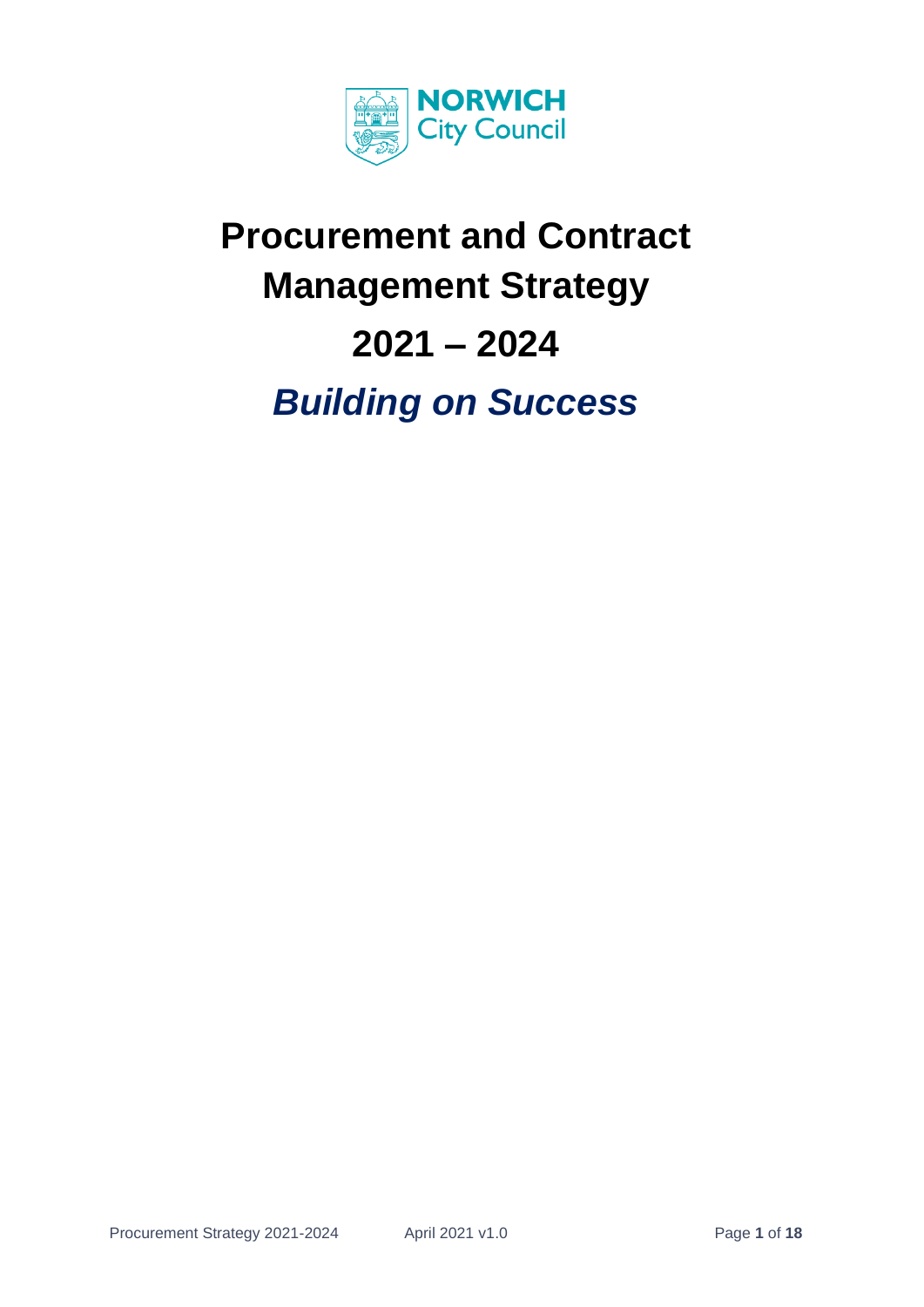| 1.                                       | <b>One Minute Summary</b>              | 4  |
|------------------------------------------|----------------------------------------|----|
| 2.                                       | <b>About this Strategy</b>             | 6  |
|                                          | 2.1 Why we need this strategy          | 6  |
|                                          | 2.2 Why procurement matters            | 7  |
|                                          | 2.3 Ownership & Scope                  | 7  |
|                                          | 2.4 Reporting and Measurement          | 8  |
| 3.                                       | <b>Our Strategy for Change</b>         | 9  |
|                                          | 3.1 Our 2024 Procurement Vision        | 9  |
|                                          | 3.2 Managing the commercial life cycle | 9  |
|                                          | 3.3 Our priorities                     | 10 |
| 4.                                       | <b>Making it happen</b>                | 15 |
| Appendix 1 - Implementation              |                                        | 16 |
| <b>Appendix 2 - Documents Referenced</b> |                                        | 18 |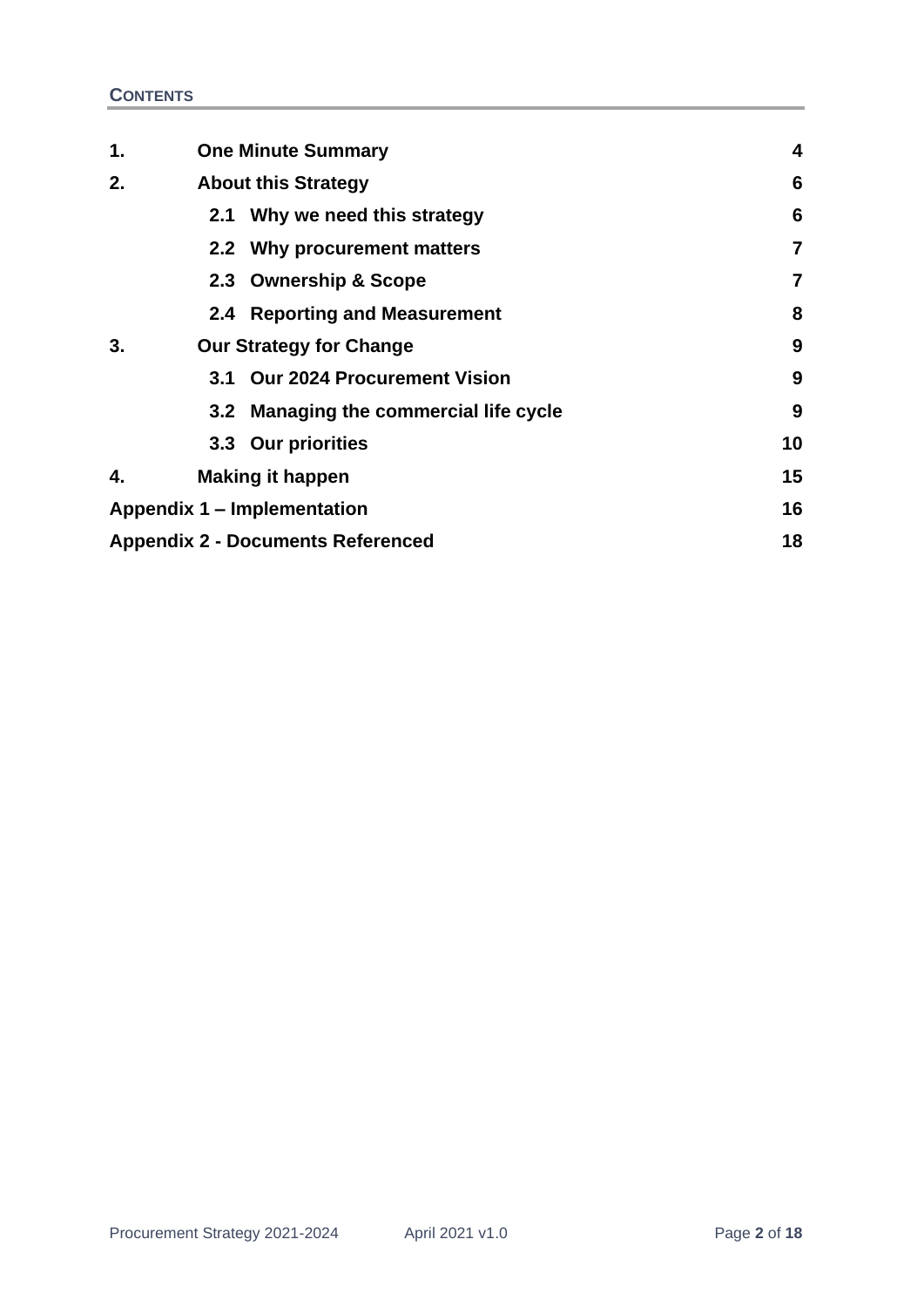# **Foreword by Councillor Paul Kendrick**

## **Cabinet member for resources**

We live in an age where the pace of change continues to accelerate. While this brings new opportunities for us to develop, it also brings greater risk and potential for significant disruption. We spend around £80 million directly each year on third party services, works and goods many of which contribute directly to the services that we deliver to local communities. We also spend money through grants which also can involve third party providers, which would increase this total still further.



We are fortunate that we have a well-established and respected Procurement Team in place comprising highly skilled and committed people from both the public and private sectors. The Team have and continue to develop successful relationships internally with each of our service areas, wholly owned companies and externally with the suppliers and organisations with which we trade.

This revised strategy aims to maximise the benefits that can be accrued from developing these relationships. However, we still need to achieve more in areas such as our commitment to local businesses and voluntary, community and social enterprise sector, in generating social value for our communities and ensuring that sustainability is built into our processes and contracts.

At the same time, budgets are under continued pressure and we will be forced to deliver more for less for the foreseeable future. The Covid-19 pandemic has also created new risks for us, such as the potential for sudden contractor failure, the disruption to our supply chains and the need for unforeseen purchases to address emergency situations. No one can predict what the future will bring but having well motivated people in place council-wide focused on forward planning, risk management and achieving successful outcomes from our contracts is a major asset.

Flexibility in the way we think and work, the ability to build and maintain sound relationships with our contractors and local communities is crucial in going forward. This strategy is not about maintaining traditional rules based buying, but empowering people to create new contracting models, generate real choices and encourage innovation at every opportunity.

Successfully implementing this strategy ensures that every pound we spend delivers value for money and contributes towards achieving our wider social, economic and environmental policies and our core values.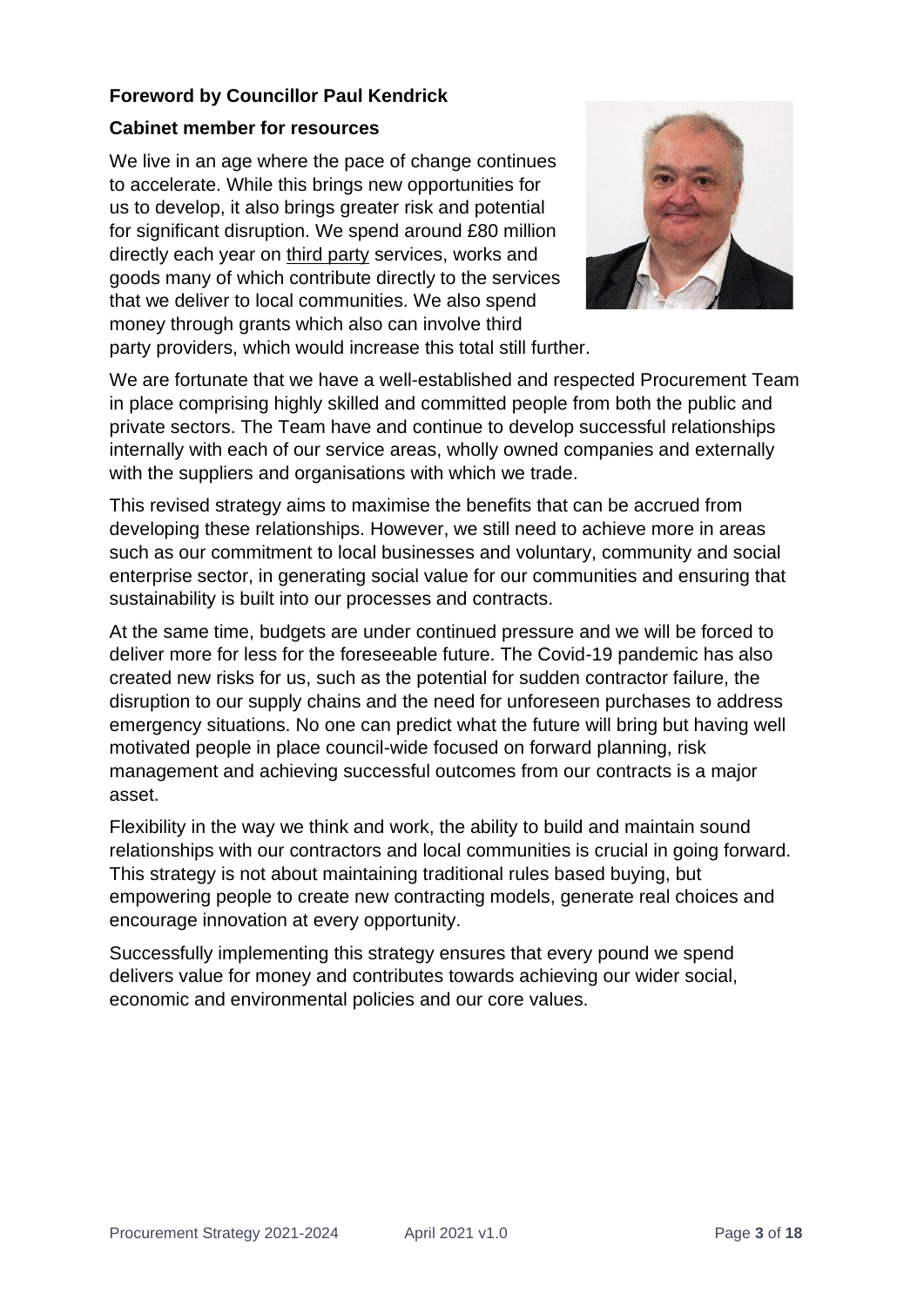## <span id="page-3-0"></span>**1. ONE MINUTE SUMMARY**

Effective procurement matters to Norwich City Council. We spent about £80M directly in 2020 with third party suppliers including local businesses and the voluntary, community and social enterprise sector, in the context of our wider commissioning activity which includes grants.

This activity is the responsibility of our service areas and wholly owned companies, supported by our dedicated Procurement Team. How we source and deliver these services has a direct impact on the ways in which both local people and other stakeholders view and/or measure our performance. These measures include:

- **Service outcomes** the quality and frequency of what we do and how we serve local people set against increasing demand in many areas and changing demographics and expectations
- **Local economy** the amount of money we spend with suppliers and service providers in the local economy through a coordinated and consistent approach to local businesses and the voluntary, community and social enterprise sector
- **Social value** the added benefits that we achieve in our contracts for the community, particularly in deprived areas (e.g. new facilities, jobs or an improved living space)
- **Sustainability** the way in which our suppliers / providers use scarce natural resources and their impact on the environment and the health and well-being of people (e.g. carbon emissions, recycling or conservation)
- **Use of financial resources** the funding of services delivered by suppliers / providers from within smaller budgets while maintaining and improving standards wherever possible

Delivering against these measures is even more important now as we seek to recover from the impact of Covid-19. This offers us an important role in stimulating and shaping our local economy. The Council is in a strong position to be able to influence its own spend in the local economy.

We have prepared this strategy, *Building on Success*, to help us plan and coordinate our responses and build on our earlier success with sustainable procurement. We will develop our procurement activity over the next four years to meet the following vision:

**To procure and manage the supply of goods, services and works through the effective selection and management of third-party relationships supporting the council and its wholly owned companies in the delivery of best value, innovative services and the achievement of its corporate priorities.**

We will realise this vision by:

• Integrating our approach to managing the commercial life cycle (commissioning, procurement and contract & relationship management – see 3.2)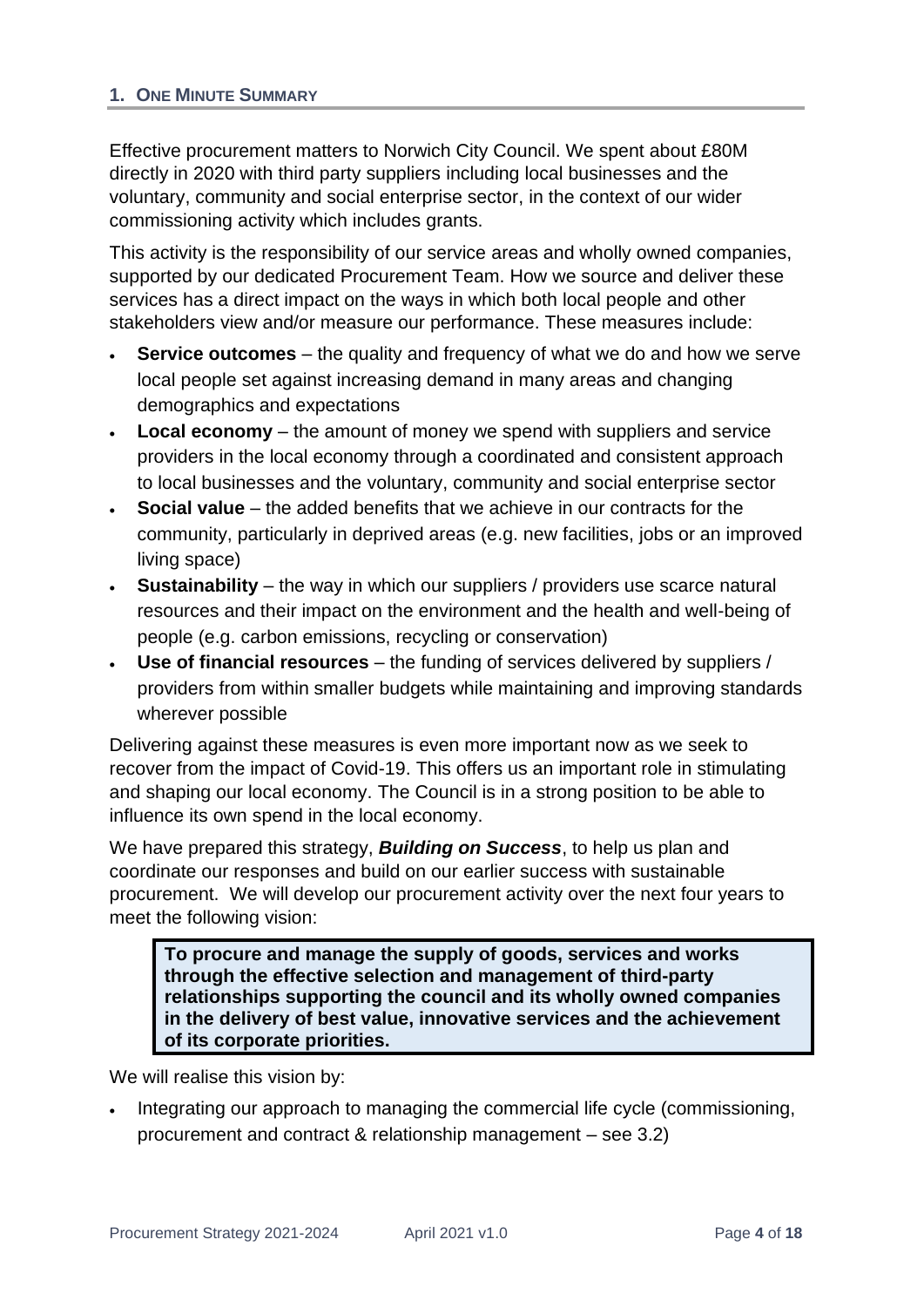- Embedding both commercial and sustainable principles into our commissioning and contracting activities, such as 'greening' the economy and reducing inequalities
- Maintaining sound governance, transparency, accountability and probity with proportionality in our operational processes
- Working effectively with our delivery partners including local businesses and the voluntary, community and social enterprise sector to shape and inform our thinking
- Using digital technology to underpin the commercial life cycle providing automated processes and fit for purpose reporting planning/forecasting and analysis capability
- Making the most of our people, further increasing their capacity, knowledge and skills on all aspects of procurement and contract management council-wide
- Ensuring we have an appropriately resourced and skilled Procurement Team
- Managing and communicating changes both internally and externally
- Ensuring we play a role in stimulating and shaping the local economy, particularly during the period of recovery from Covid-19

We will focus on the following five areas to deliver this vision:

- Providing an efficient and effective service
- Reducing commercial risk
- Working locally, ethically and sustainably
- Driving Value for Money
- Making procurement mainstream

We will aim to bring this Strategy to fruition over a period of four years and will implement it in three distinct phases:

PHASE 1 - BUILDING THE INFRASTRUCTURE

PHASE 2 - EMBEDDING THE CHANGES

PHASE 3 - DELIVERING THE OUTCOMES

An outline of what each phase is included at [Appendix 1.](#page-15-0)

Our Executive Director of Corporate and Commercial Services is the strategy owner and our Business Relationship and Procurement Manager will oversee the actions associated with the Implementation Plan. However, success is totally dependent on buy in and active involvement from the whole council, especially our service areas and wholly owned companies that commission and contract with our third-party suppliers and the voluntary, community and social enterprise sector.

This strategy will be made publicly available on the council website.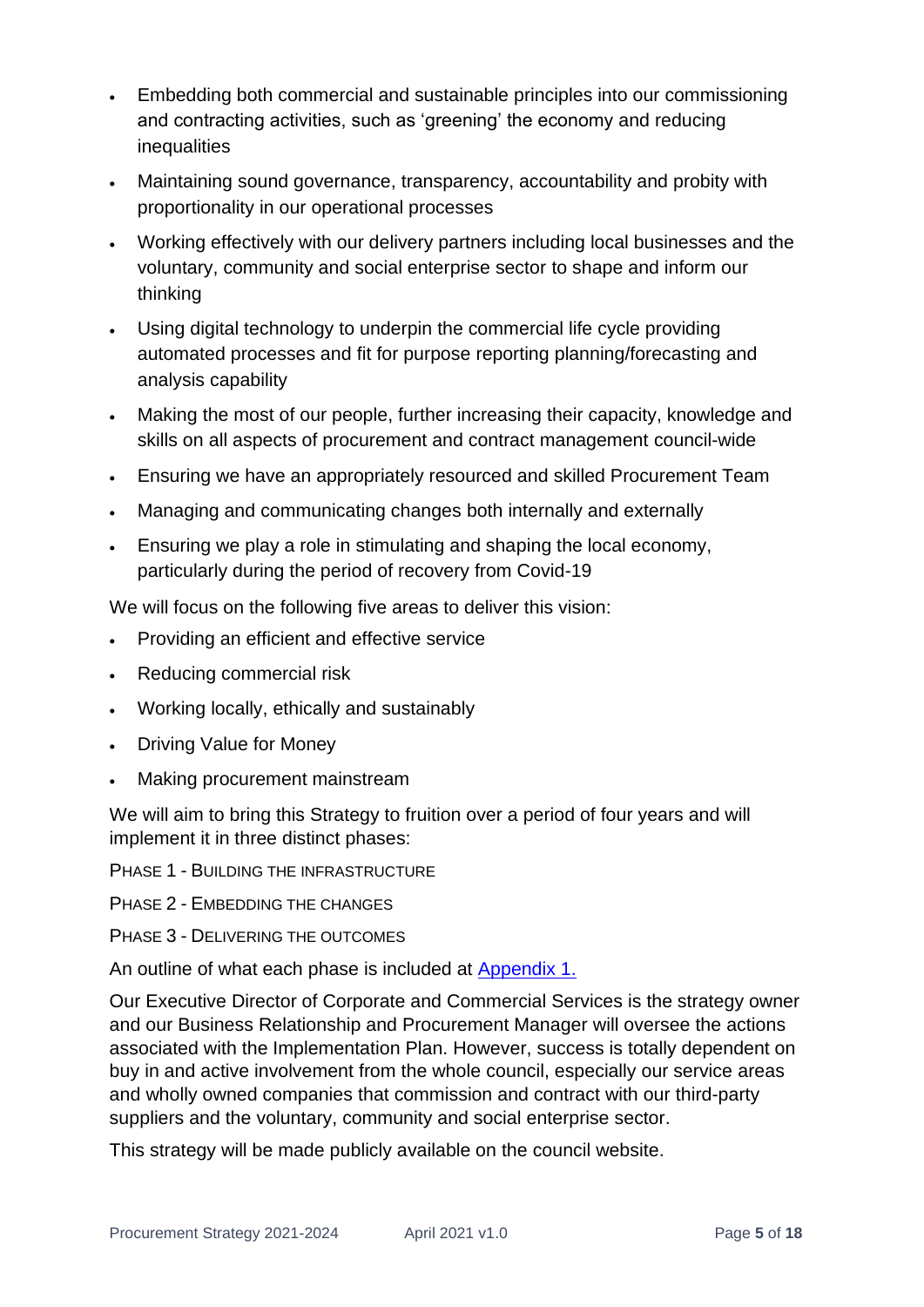#### <span id="page-5-1"></span><span id="page-5-0"></span>**2.1 Why we need this strategy**

Our third-party expenditure is crucial to the way we deliver our core services to our local communities and the outcomes that we achieve.

How we source and deliver these services has a direct impact on the ways in which both local people and other stakeholders view and/or measure our performance. These measures include:

- **Service outcomes** the quality and frequency of what we do and how we serve local people set against increasing demand in many areas and changing demographics and expectations
- **Local economy** the amount of money we spend with suppliers and service providers in the local economy through a coordinated and consistent approach to local businesses and the voluntary, community and social enterprise sector
- **Social value** the added benefits that we achieve in our contracts for the community, particularly in deprived areas (e.g. new facilities, jobs or an improved living space)
- **Sustainability** the way in which our suppliers / providers use scarce natural resources and their impact on the environment and the health and well-being of people (e.g. carbon emissions, recycling or conservation)
- **Use of financial resources** the funding of services delivered by suppliers / providers from within smaller budgets while maintaining and improving standards wherever possible

This strategy sets out our vision and aspirations for the development of our procurement of goods, works and services over the next four years, so that it can:

- Contribute to the delivery of the council's strategic policies and direction
- Respond to a rapid changing world, ensuring that we keep up with best practice and the latest thinking
- Ensure that we can contribute measurable improvements to the value for money and outcomes that we achieve
- Develop its skills so that it can support service areas effectively to meet the financial, economic and social challenges that lay ahead
- Maintain the highest standards of compliance, transparency and accountability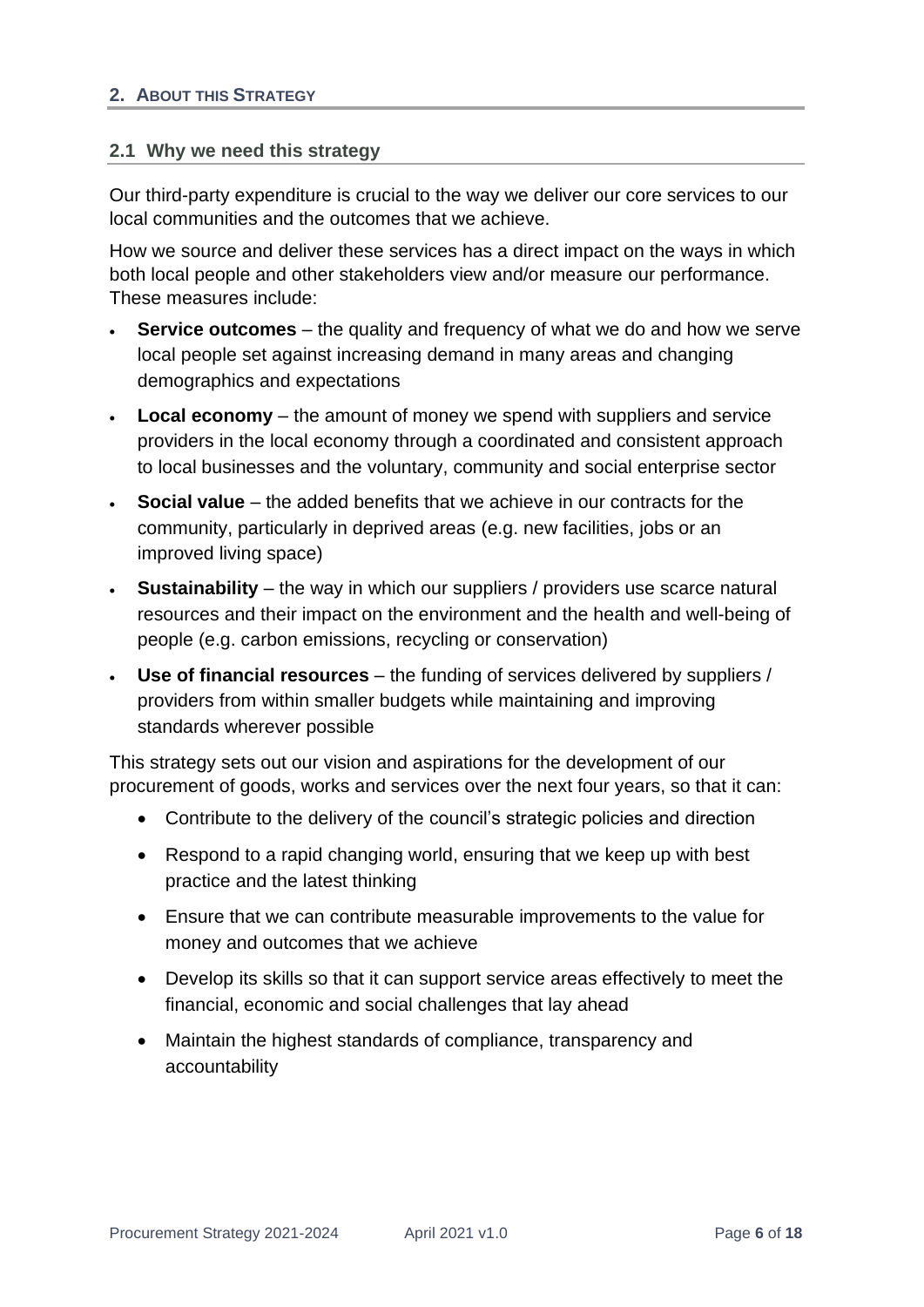## <span id="page-6-0"></span>**2.2 Why procurement matters**

Our expenditure with third party suppliers and service providers was about £80 million in 2020. Spend which helps us deliver:

- **Key infrastructure for Norwich**, such as all buildings, social housing and communications, including environmental efficiencies such as alternative heat sources, low energy lighting in multi storey car parks
- **Community services**, such as events, play areas and leisure facilities and rough sleeper accommodation
- **Environment services,** such as street cleansing and waste collection
- **Supporting equipment and services**, such as technology and equipment and materials to maintain our infrastructure

Contract failure or underperformance can have a disproportionate impact on our reputation, budgets and erode our ability to fulfil our commitments to local communities. Similarly, we must manage our third-party expenditure effectively and in a fully transparent way to ensure that we:

- attract the best suppliers, encouraging greater opportunity of local businesses and the voluntary, community and social enterprise sector
- keep within our approved budgets and deliver efficiency savings
- encourage and promote social value
- ensure that we do things sustainably at all times as well as encourage our partners to do likewise

This is widely known as sustainable procurement. By following this method, we've already made an impact on real living wage take up and reducing carbon through our supply chain.

Sustainable procurement is a process whereby organisations meet their needs for goods, services, works and utilities in a way that achieves value for money on a whole life basis in terms of generating benefits not only to the organisation, but also to society and the economy, whilst minimising damage to the environment'<sup>1</sup>

## <span id="page-6-1"></span>**2.3 Ownership & Scope**

Our Executive Director of Corporate and Commercial Services is the strategy owner and our Business Relationship and Procurement Manager will oversee the actions associated with the Implementation Plan, to ensure a successful implementation.

It will apply to the acquisition of all of our third party goods and services, regardless of whether they are through new or existing contracts. Reviewing the

<sup>1</sup> *Procuring the Future – June 2006 Department for Environment, Food and Rural Affairs*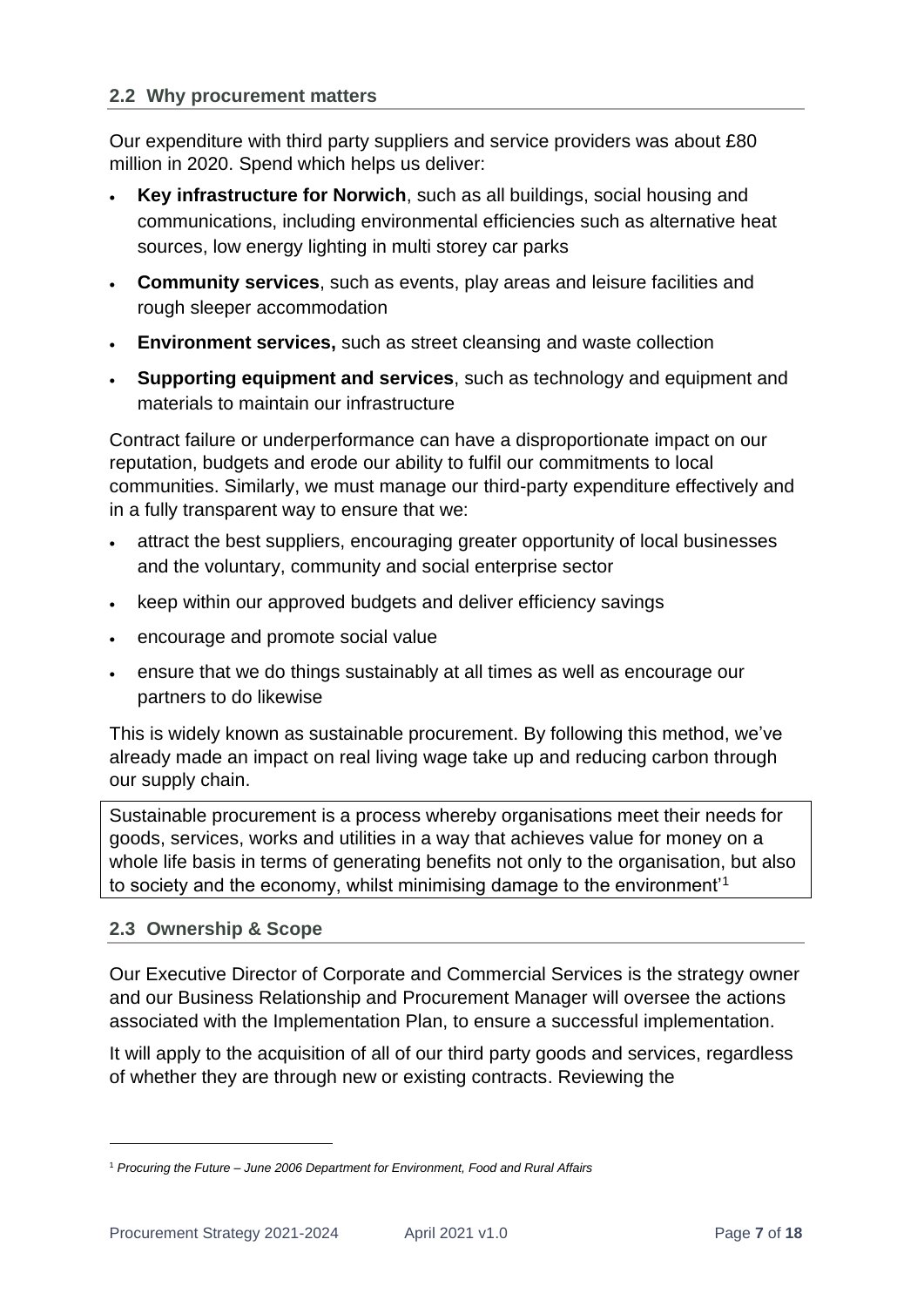**Commissioning Framework** shall form part of the Implementation Plan arising from this strategy.

We will ensure that we reflect the objectives agreed in this strategy in the Service Reviews which form part of the council-wide transformation program and resulting Action Plans.

We will review it annually in the light of Council priorities, the regulatory and commercial landscape and stakeholder needs to ensure that it remains current and relevant to local and national priorities.

# <span id="page-7-0"></span>**2.4 Reporting and Measurement**

We will make progress reports at key milestones to the Resources, Performance and Delivery Board

We will develop appropriate and simple measures, which we will reflect in the Implementation Plan [NB – we will develop this after the Strategy has been approved].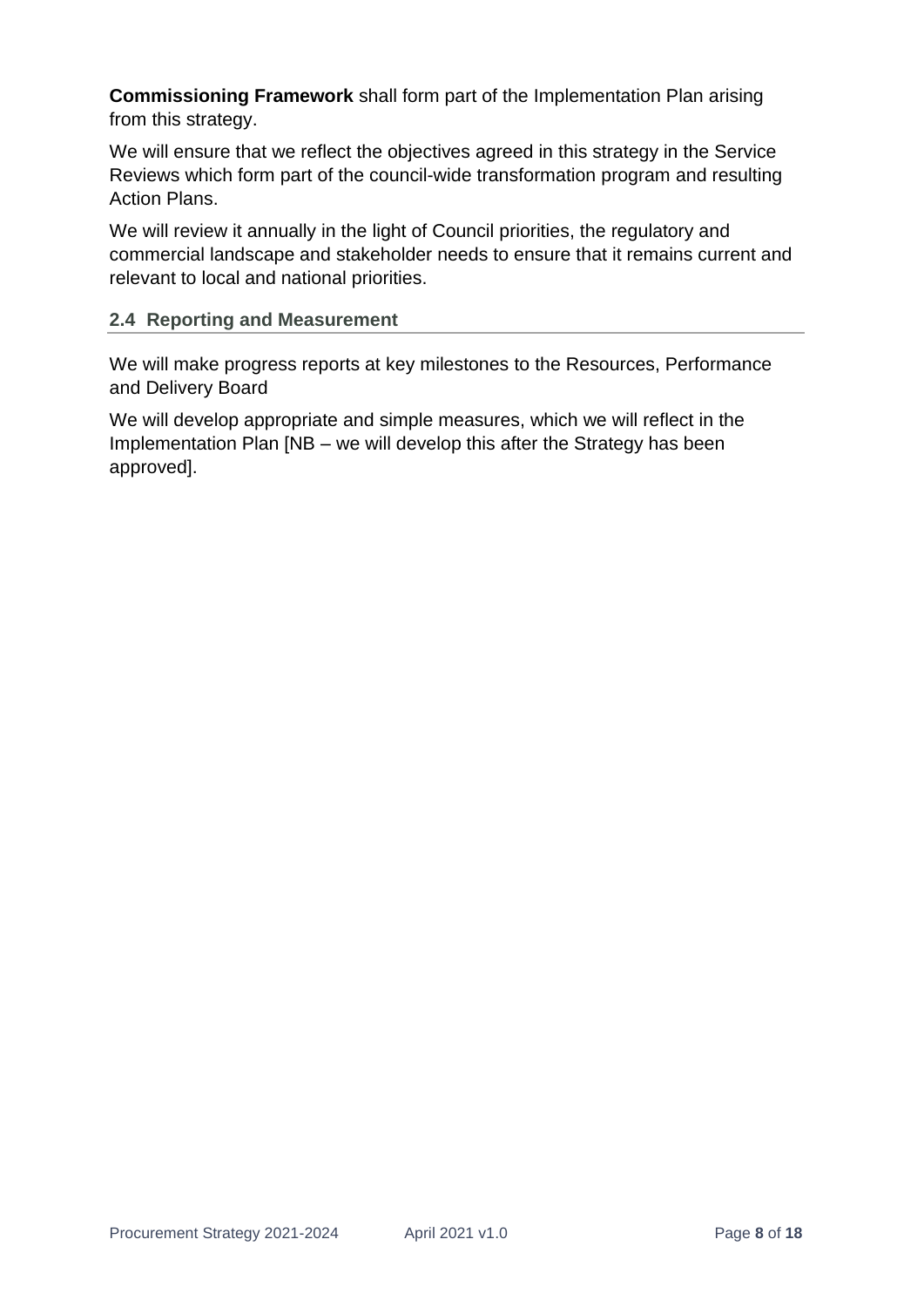#### <span id="page-8-1"></span><span id="page-8-0"></span>**3.1 Our 2024 Procurement Vision**

**To procure and manage the supply of goods, services and works through the effective selection and management of third-party relationships supporting the Council and its wholly owned companies in the delivery of best value, innovative services and the achievement of its corporate priorities.**

We will realise this vision by:

- Integrating our approach to managing the commercial life cycle (commissioning, procurement and contract & relationship management – see 3.2)
- Embedding both commercial and sustainable principles into our commissioning and contracting activities, such as 'greening' the economy and reducing inequalities
- Maintaining sound governance, transparency, accountability and probity with proportionality in our operational processes
- Working effectively with our delivery partners including local businesses and the voluntary, community and social enterprise sector to shape and inform our thinking
- Using digital technology to underpin the commercial life cycle providing automated processes and fit for purpose reporting planning/forecasting and analysis capability
- Making the most of our people, further increasing their capacity, knowledge and skills on all aspects of procurement and contract management
- Ensuring we have an appropriately resourced and skilled Procurement Team
- Managing and communicating changes both internally and externally
- Ensuring we play a role in stimulating and shaping the local economy, particularly during the period of recovery from Covid-19

## <span id="page-8-2"></span>**3.2 Managing the commercial life cycle**

Commissioning is the entire cycle of assessing the needs of people in a local area, designing services to address those needs and securing a cost-effective service in order to deliver better outcomes. Whole life is the period from the initial definition of

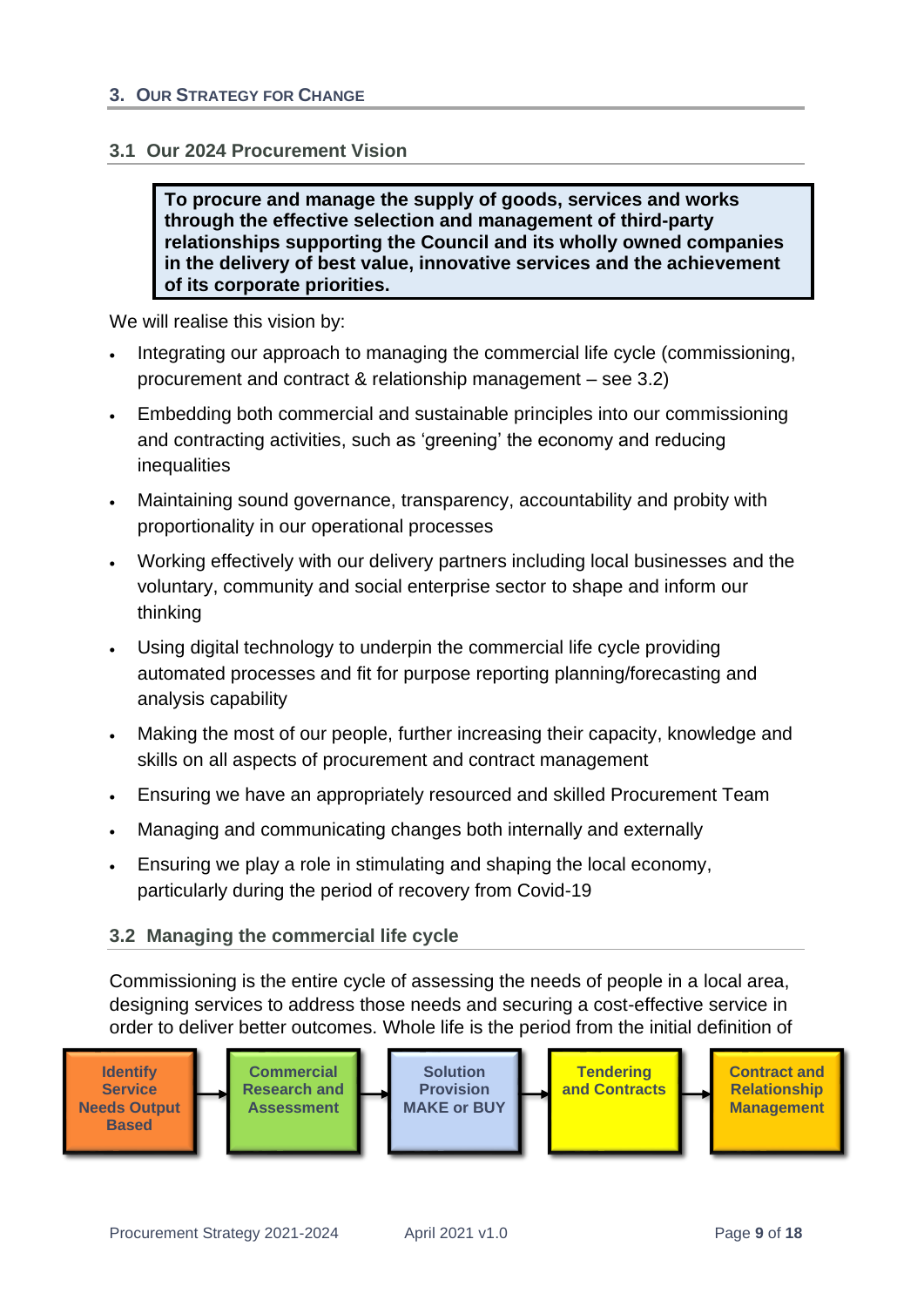the business need through to the end of the useful life of the asset or service contract, including disposal where relevant – see Figure 1

# *Figure 1 – The Commercial Life Cycle*

Our **Commissioning Framework** describes procurement as buying in services through a contractual relationship, and seeking to secure specific goods, works or services from third party suppliers that will meet the Council's defined outcomes without specifying available resources.

Subsequent to the procurement strategy being agreed the Commission Framework shall form part of the Implementation Plan arising.

We must manage each of the activities in Figure 1 on an integrated basis if we are to achieve successful and sustainable outcomes even when they are organisationally cross cutting, involving different stakeholders sometimes with conflicting priorities. Failure to achieve this visibility and integration leads to:

- fragmentation of expenditure and waste of resources
- loss of our commercial leverage, particularly with large firms
- cost overruns and sometimes poor contractor performance
- reactive 'firefighting' as opposed to proactive relationship building with our partners and stakeholders

# <span id="page-9-0"></span>**3.3 Our priorities**

This section summarises our priorities for developing the council-wide procurement service and delivering this strategy. Our focus will be on:

- Providing an efficient and effective service
- Reducing commercial risk
- Working locally, ethically and sustainably
- Driving Value for Money
- Making procurement mainstream

# **3.3.1 PROVIDING AN EFFICIENT AND EFFECTIVE SERVICE**

We will continue to develop our council-wide procurement organisation to be efficient and effective by making the most of our human and technology resources. Support for our internal customers, external stakeholders and our wholly owned companies remains our top priority. In addition, support for individual procurement projects needs to be proactive to accommodate local and national initiatives. It must be capable of dealing with continually changing markets by researching and obtaining the most favourable arrangements.

The Procurement Team will work with service areas to:

• Be accountable for ensuring all procurement activity is governed and complies with this strategy, contract procedure rules and statutory regulations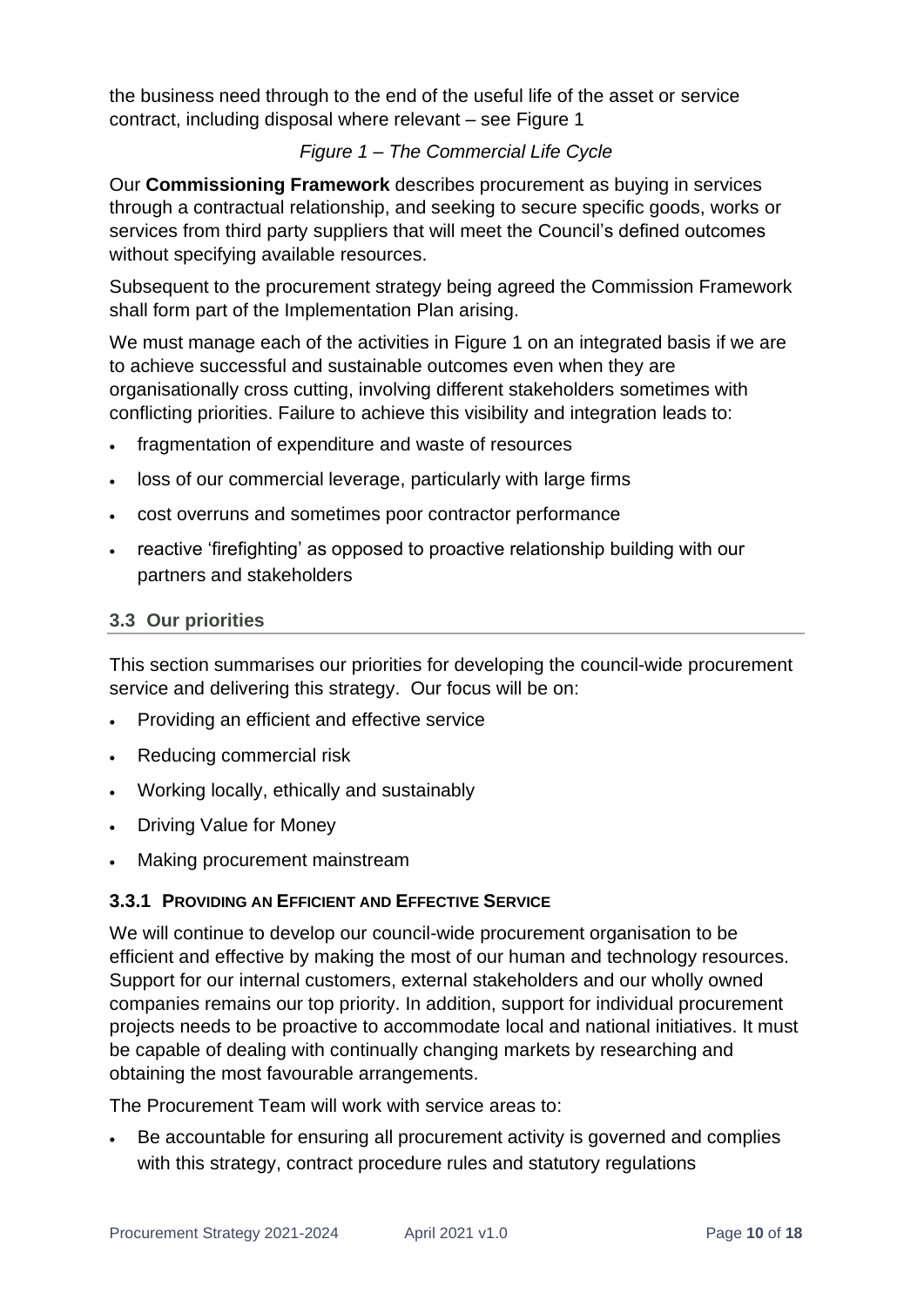- Ensure that our policies and procedures reflect latest legislation and are both current and fit for purpose, including the use of value thresholds and procurement routes
- Assess skills and knowledge requirements within the Procurement Team and service areas, developing a planned approach to delivering procurement updates and skills and awareness training. Ensuring the team is adequately resourced.
- Establish performance reporting to include savings opportunities and capture and other key procurement indicators such as commercial and social benefits
- Utilise digital technology to drive increased automation and better reporting and analysis capability across the procurement cycle
- Provide accurate and up to date management information to support commercial risk management and improve our forward planning capability

# **3.3.2 REDUCING COMMERCIAL RISK**

Risk management is an integral part of the procurement process. These risks may be financial, commercial, operational, environmental, economic, social or reputational. Managing commercial risk refers to the impact by an external event such as Covid-19 (see **Covid-19 - A Blueprint for Recovery**), Brexit, supplier financial distress, government funding changes etc and our ability to maintain service delivery and avoid damage to our reputation and/or our financial health. We will require a comprehensive understanding of our procurement portfolio to achieve this and improved visibility of our contract and supplier relationship management activities.

The Procurement Team will work with service areas to:

- Identify categories of expenditure, individual contracts and relationships of significant risk or opportunity
- Establish a procurement structure across the Council with defined contract and relationship management roles and responsibilities
- Embed appropriate contract and relationship management, ensuring a focus on the performance of contracts and the delivery of intended outcomes and continuous improvement
- Provide support to service areas to manage their contracts effectively by providing training, guidance and templates
- Assess and manage identified risks involved, at an early stage of the procurement process
- Seek to ensure that we have identified appropriately trained contract managers who can proactively manage any relationships and contracts that are high risk
- Work with our strategic suppliers to improve performance, reduce cost, mitigate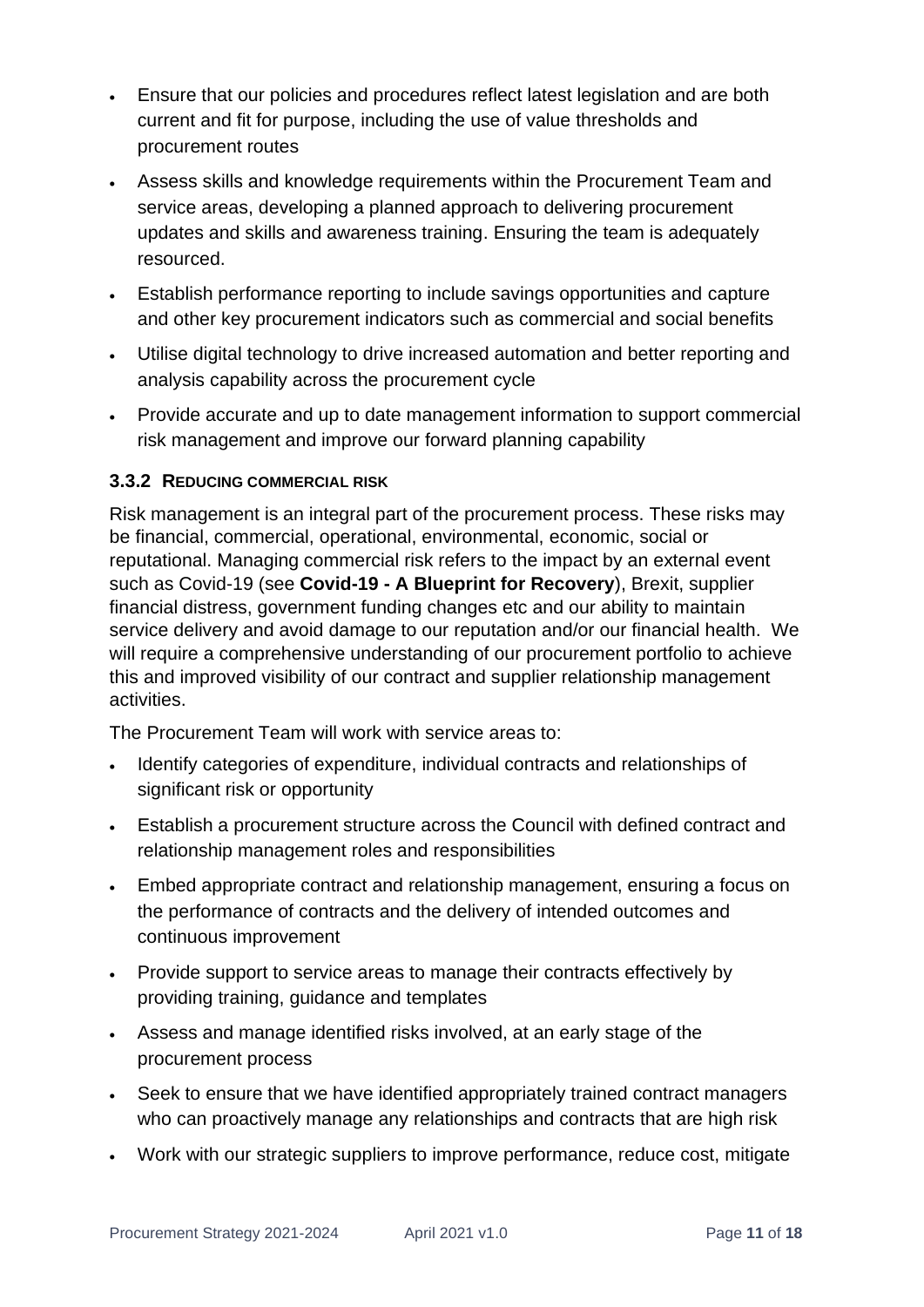risk and harness innovation.

# **3.3.3 WORKING LOCALLY, ETHICALLY AND SUSTAINABLY**

Our procurement activities will positively contribute to the Council's local, ethical and sustainability priorities including local economic development, environmental, equality and diversity and other social value objectives. The Council's **Environmental Strategy 2020-2025** highlights the responsibilities of the Council as a purchaser of goods and services. With focussed spend our procurement activities can contribute to council meeting its new council target of becoming net zero by 2030. Our **Social Value Framework** provides a clear but flexible approach to valuing the delivery of wider social, economic and environmental benefits through our procurement and ongoing contract management. This framework will provide clarity on our expectations of suppliers in relation to their role in providing appropriate skills training and apprenticeships.

As a Procurement Team we will work with service areas to:

- Encourage all new procurement activities to consider sustainability criteria as part of their selection such as the use of green energy, the offset of carbon emissions, apprenticeships and the use of SMEs
- Ensure that we consider our environmental objectives in all new procurements and in our contract management activities.
- Where appropriate include, the reduction of waste and the delivery of our high environmental standards in service area contract management activities
- Work with the Transformation Team to review and strengthen our **Social Value in Procurement Framework** to ensure generates and measures social value
- Develop and implement a local supplier engagement plan including the use of targeted communication (such as social media) to local suppliers

# **3.3.4 DRIVING VALUE FOR MONEY**

The Council's drive to achieve value for money services is linked to the government's efficiency agenda and the Council's **Medium Term Financial Strategy**. The financial pressures facing the Council from the impact of Covid-19, our forecasted budget deficit and changing government priorities call for on-going cashable savings to be achieved in part through effective procurement leading to overall cost reductions.

All our procurement activities must be conducted in compliance with the Council's **Contract Procedures** and the **[Public Contracts Regulations 2015,](http://www.legislation.gov.uk/uksi/2015/102/pdfs/uksi_20150102_en.pdf)** until they are changed by the Government (see Government Green Paper – **Transforming Public Procurement** published in December 2020).

Effective application of procurement across the Council will continue to be the responsibility of all those who control budgets and authorise expenditure as well as those with appropriate technical expertise and service experience in the service areas.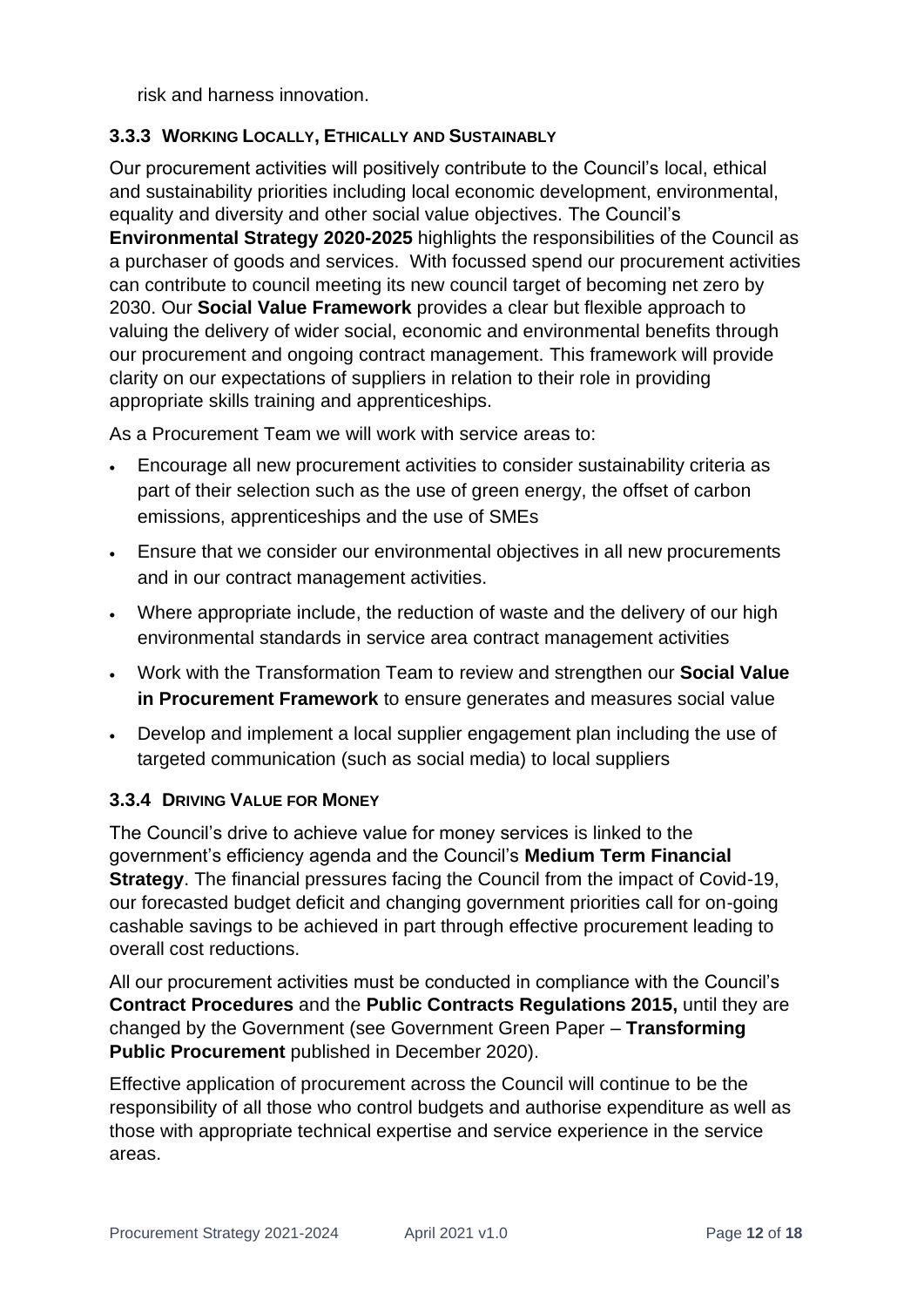As a Procurement Team we will work with service areas to:

- Analyse our third-party expenditure and target opportunities to save money, rationalise the supplier base and increase competition
- Ensure that we have full visibility of our contract portfolio so that we can plan and improve our risk management
- Seek more joint contracts with other public bodies where financial and other benefits are achievable – particularly for non-core services and goods
- Develop our market intelligence and research capability
- Engage early in the process with the business community and to identify opportunities to shape the local market

## **3.3.5 MAKING PROCUREMENT MAINSTREAM**

Procurement can often have a reputation for simply being about buying goods and services and ensuring we achieve compliance with rules and procedures. Managing the commercial life cycle effectively requires team working and close collaboration. The uncertainty and thirst for change created recently by Covid-19 will have both a local as well as national impact.

By driving culture change the procurement team will, with service areas achieve this priority of making procurement mainstream

This strategy is aligned with the Council's vision, mission, priorities and core values. We recognise that this strategy must be relevant to our local circumstances and accurately reflect the key themes of the Council, captured in our **City Vision**.

It is important for the council to understand how suppliers view what we are like as an organisation to work with therefore part of the next steps will be to work with external stakeholders to understand their experience when reviewing future opportunities for contracting with the council.

As a Procurement Team we will work with service areas to:

- Promote long-term thinking and commitment to strategic procurement
- Ensure that we refresh the strategy at each annual review to take account of changes made elsewhere
- Seek input feedback from service areas on what matters to them so that we can address gaps in our knowledge and service capability
- Improve our understanding and knowledge of local business and voluntary, community and social enterprise sector to help shape our future services and policies
- Work with external stakeholders including businesses and the voluntary, community and social enterprise sector to understand and remove barriers to our procurements.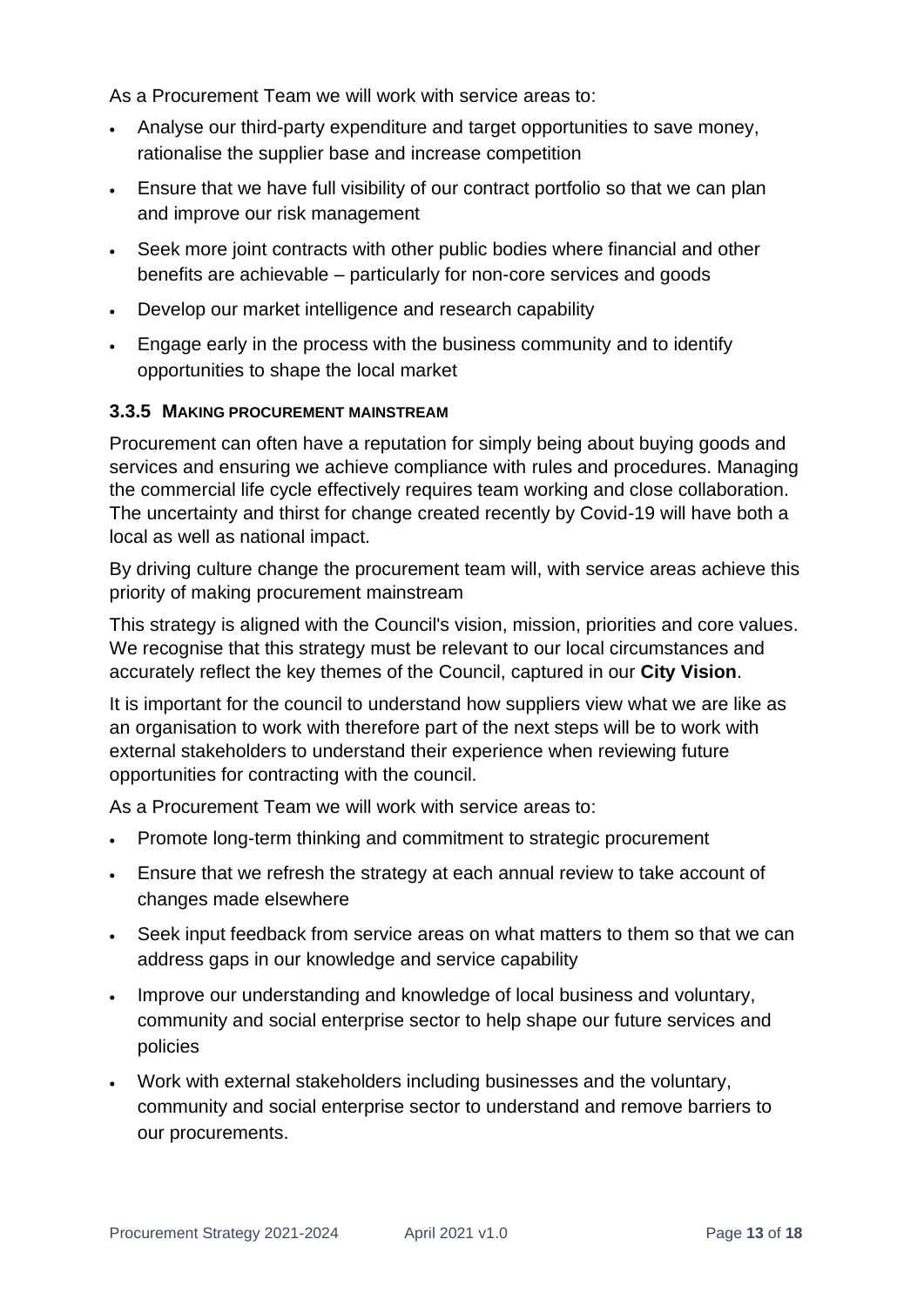• Work with our external partners such as Crown Commercial Services, ESPO, Procurement for Housing, Eastern Procurement Ltd. and the East of England LGA

.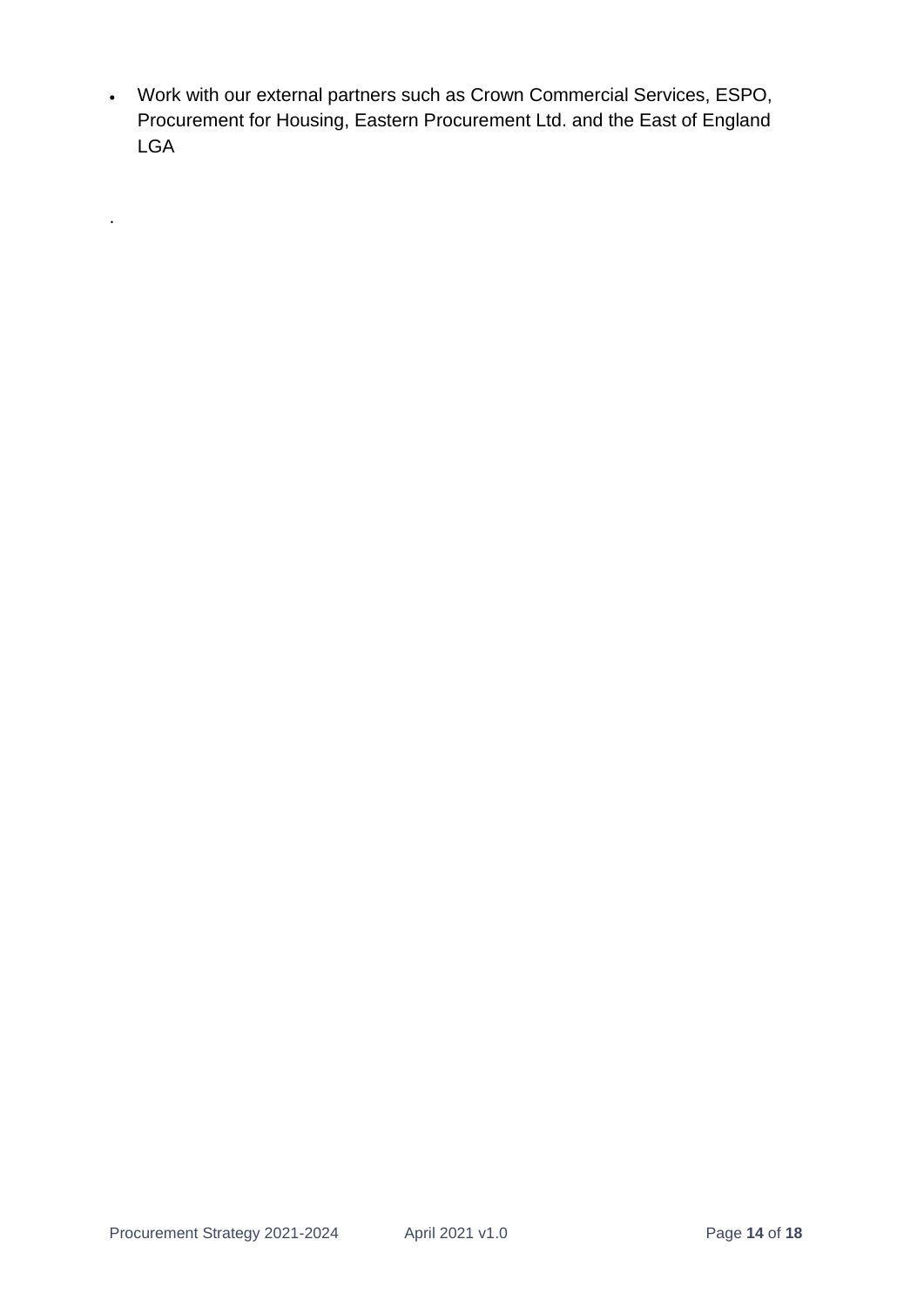#### <span id="page-14-0"></span>**4. MAKING IT HAPPEN**

Procurement is an activity which involves all areas of the council but there are specific roles that the Procurement Team and service areas have to play and only by working together can we meet the vision set out in this strategy.

The procurement function will be accountable for leading and delivering the framework in accordance with the Implementation Plan.

The service areas are accountable for delivery of their services and for conducting their procurement activities within the framework and in line with the objectives of this Strategy.

The Procurement Team comes under the Corporate & Commercial Services directorate and the portfolio holder for resources at Council member level will have visibility of their work.

Delivering sustainable procurement requires skilled and experienced officers in the Procurement Team who are able to provide advice and guidance on all aspects of procurement to the colleagues across the Council. It is essential that they have knowledge and expertise of how to apply best practice in obtaining value for money and managing commercial risk.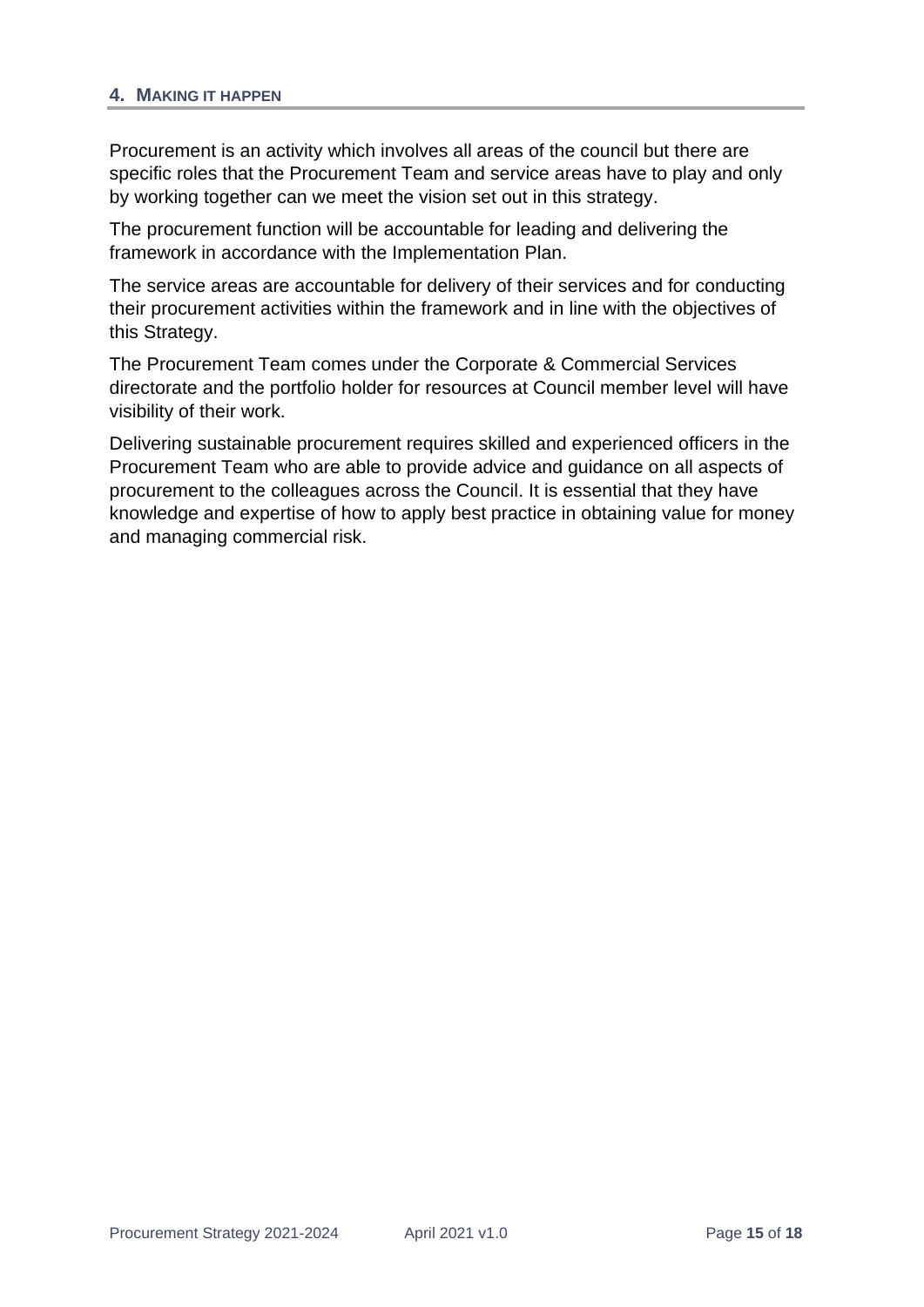<span id="page-15-0"></span>We will bring this Strategy to fruition over a period of four years and will implement it in three distinct phases. During the initial year of the strategy we shall be working to clarify and refine phases and timelines, in conjunction with service reviews which form part of the council-wide transformation program.

#### **PHASE 1 - BUILDING THE INFRASTRUCTURE**

This will involve:

- The detailed analysis and classification of our third-party expenditure information
- The integration of policies, processes and systems underpinning the commercial life cycle
- The development of skills and knowledge programmes for those involved in any aspect of the commercial life cycle
- The reaching out to local businesses, including the voluntary, community and social enterprise sector to understand their priorities and what they want from us as a Council
- The piloting of a category review, refining processes and documenting lessons learned
- The creation of an ambitious cultural change management programme, which will include an analysis of the likely impact on different parts of the business, to underpin all of the above.

#### **PHASE 2 - EMBEDDING THE CHANGES**

This will involve:

- Refinement of our new policies, processes and systems to ensure that they are working correctly and delivering the intended results and outcomes
- Gaining internal stakeholder buy in to change
- Developing people skills and knowledge deployment to help individuals excel in their commissioning and contract & relationship management activities
- Introducing a marketing and communications plan to advance internal customer service capability and communicate effectively with our partners and suppliers
- Building internal capacity and expertise for the future
- Agreeing a rolling programme of category reviews
- Ongoing engagement with our sustainability and social value work

#### **PHASE 3 - DELIVERING THE OUTCOMES**

This will involve:

• Continuing to manage the changes and communications processes developed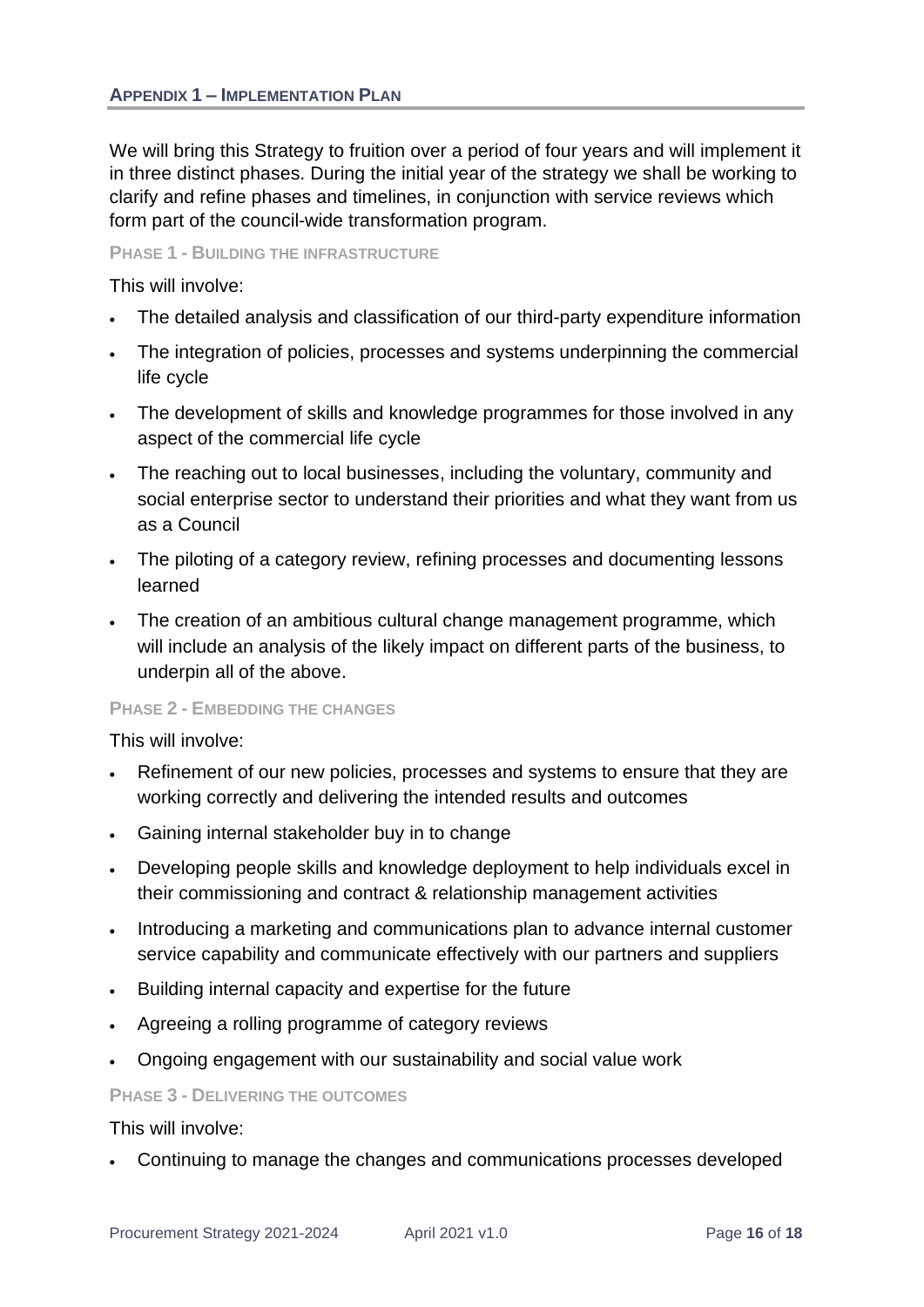under phase 2

- Refining and developing our ability to meet changed priorities and targets
- Establishing a new 'business as usual' model

Implementing our vision will involve a significant transformation in our planning systems, operational processes and enhanced use of technology and systems.